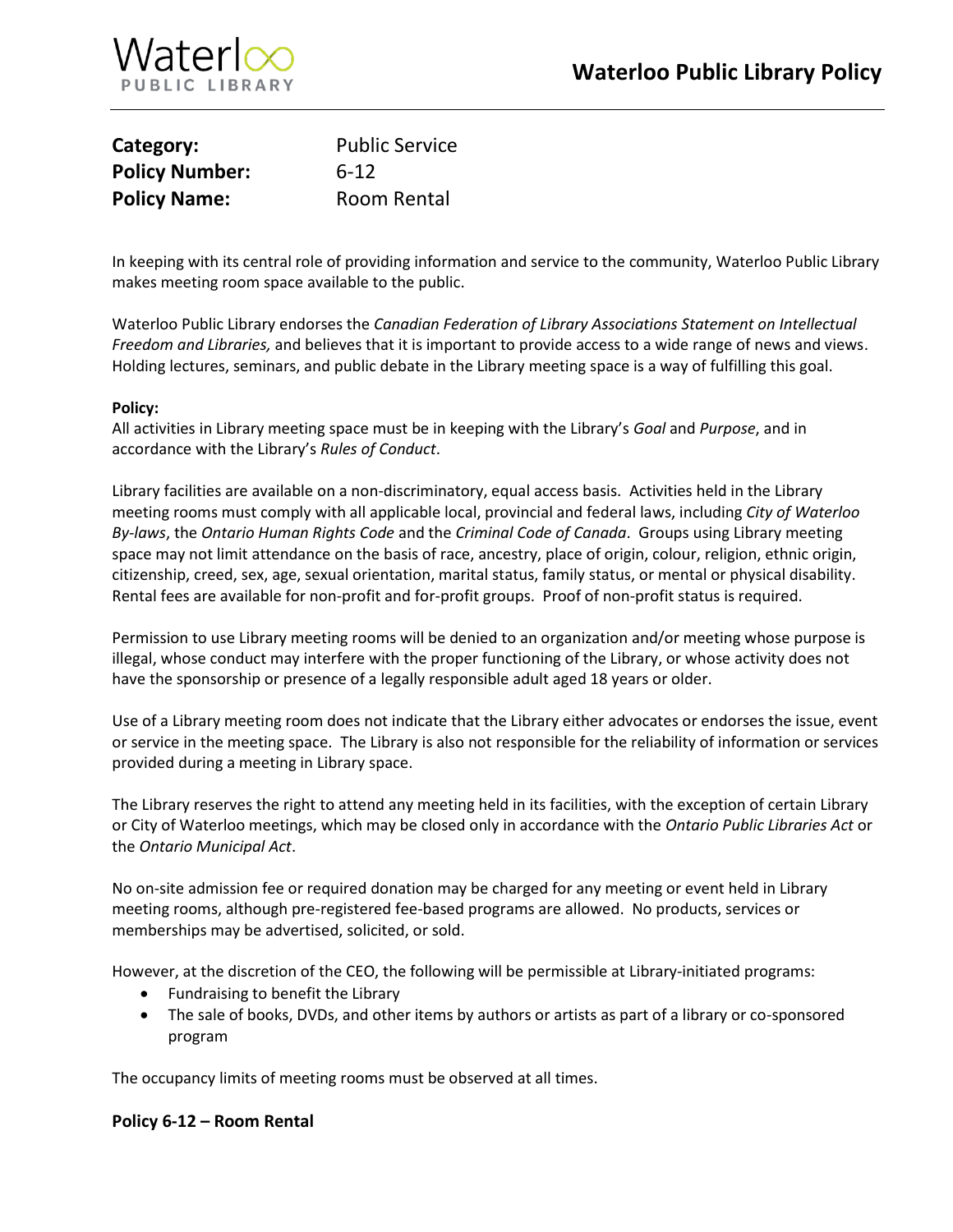## **Waterloo Public Library Policy**



Library meeting rooms may be not be used for social or celebratory services except with the approval of the CEO. These events include, but are not limited to, wedding receptions, baby showers and parties.

Fundraising activities may not be held in Library meeting rooms. All banners, flyers, literature, signage, web posting and other promotional materials for events held in Library meeting rooms must be approved by the Library prior to printing/posting and distribution.

Library-related programs will be given preference in scheduling meeting room use. The Library reserves the right to re-schedule or cancel meeting room space for programs or events sponsored by the Library. As much notice as possible will be provided to the group(s) affected by the change, and suggestions for other spaces will be made when possible.

Library meeting space may be used by political organizations or individuals, provided the meetings are for the discussion of issues, political business meetings or multi-candidate forums.

Meetings must be scheduled during normal Library hours. When a meeting has been extended beyond normal Library hours, the sponsoring group will be required to pay a fee to offset the cost of additional staffing. Any such extension must be confirmed and approved in advance of the event.

A *Meeting Room Application Form* must be completed and returned to the Library for review and confirmation. A written confirmation of the booking will be provided.

All meeting room applicants will receive a copy of the Waterloo Public Library's *Rules of Conduct* and of this policy as part of the application process.

To avoid conflicts, groups should verify meeting room reservations two weeks prior to the meeting date. At the discretion of the Library, last minute bookings may be made. Written notifications of cancellations are required at least 48 hours in advance of the meeting or event.

Meetings may be booked a maximum of six months in advance of the meeting date. If space is available and the requesting group has an approved application on file, meeting rooms can be reserved on short notice. In general, meeting rooms may not be reserved for more than four consecutive meetings. Exceptions may be made at the discretion of the Library.

Sunday bookings may be made at the discretion of the Library and subject to the availability of staff to manage the booking requirements.

Children under the age of ten who attend a program or event in the Library's meeting rooms must be supervised by a legally responsible adult named on the *Meeting Room Application Form*. Adult supervision at the ratio of not less than one adult for each ten children in attendance must be observed for children under the age of ten.

Applicants for meeting room use are responsible for reasonable care of the room, and will be held responsible for any damage and the general condition of the room following use. The applicant will be assessed reasonable charges for repair or replacement of any damaged contents of the room, as well as the physical boundaries of the room, including flooring, walls, ceilings and anything attached thereto. Reasonable care of

### **Policy 6-12 – Room Rental**